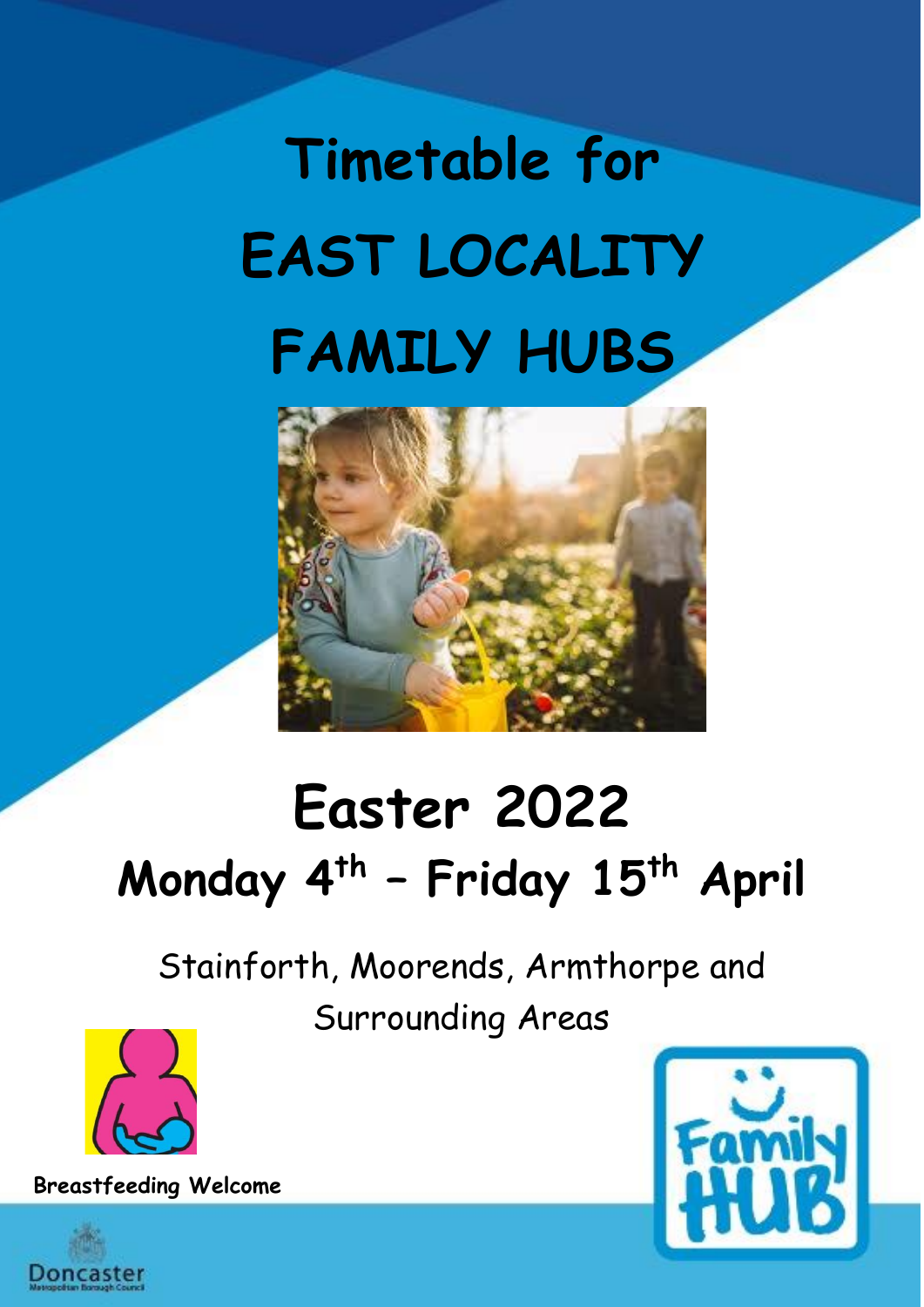|                                                                                         |                                                                                                          | <b>Armthorpe Family Hub</b>                                                  |                                                                              |                                                                                                   |
|-----------------------------------------------------------------------------------------|----------------------------------------------------------------------------------------------------------|------------------------------------------------------------------------------|------------------------------------------------------------------------------|---------------------------------------------------------------------------------------------------|
| <b>Monday</b>                                                                           | <b>Tuesday</b>                                                                                           | Wednesday                                                                    | Thursday                                                                     | Friday                                                                                            |
| al Story Time<br>with Ben<br>10:00am<br><b>Facebook</b>                                 | Let's Play Together<br>10:00-11:00am<br>(Please call to book a<br>space)                                 | <b>Nature Explorers</b><br>10:30-11:30am<br>(Please call to book a<br>space) |                                                                              |                                                                                                   |
| Let's Get Walking<br><b>Shaw Wood Woodland</b><br>2:00-3:00pm<br>(Please call to book a |                                                                                                          |                                                                              | <b>Breast Start</b><br>1:30-3:00pm                                           |                                                                                                   |
| space)                                                                                  |                                                                                                          | <b>Stainforth Family Hub</b>                                                 |                                                                              |                                                                                                   |
| <b>Virtual Story Time</b><br>with Ben<br>10:00am<br><b>Facebook</b>                     | <b>Young Parents</b><br><b>AFCL Easter Crafts</b><br>10:30-11:30am<br>(Please call to book a<br>space)   |                                                                              | <b>First Friends</b><br>9:30-11:00am<br>(Invite Only)                        | Let's Get Walking<br><b>Dunsville Quarry</b><br>10:00-11:00am<br>(Please call to book a<br>space) |
| <b>AFCL Easter Crafts</b><br>1:00-2:00pm<br>(Please call to book a<br>space)            |                                                                                                          |                                                                              | <b>Nature Explorers</b><br>1:30-2:30pm<br>(Please call to book a<br>space)   | Let's Play Together<br>1:30-2:30pm<br>(Please call to book a<br>space)                            |
|                                                                                         |                                                                                                          | <b>Moorends Family Hub</b>                                                   |                                                                              |                                                                                                   |
| <b>Virtual Story Time</b><br>with Ben<br>10:00am<br><b>Facebook</b>                     |                                                                                                          | <b>First Friends</b><br>9:30-11:00am<br>(Invite Only)                        | <b>Nature Explorers</b><br>10:00-11:00am<br>(Please call to book a<br>space) | Let's Play Together<br>9:30-10:30am<br>(Please call to book a<br>space)                           |
|                                                                                         | Let's Get Walking<br><b>Thorne Community</b><br>Woods<br>2:00-3:00pm<br>(Please call to book a<br>space) |                                                                              |                                                                              |                                                                                                   |

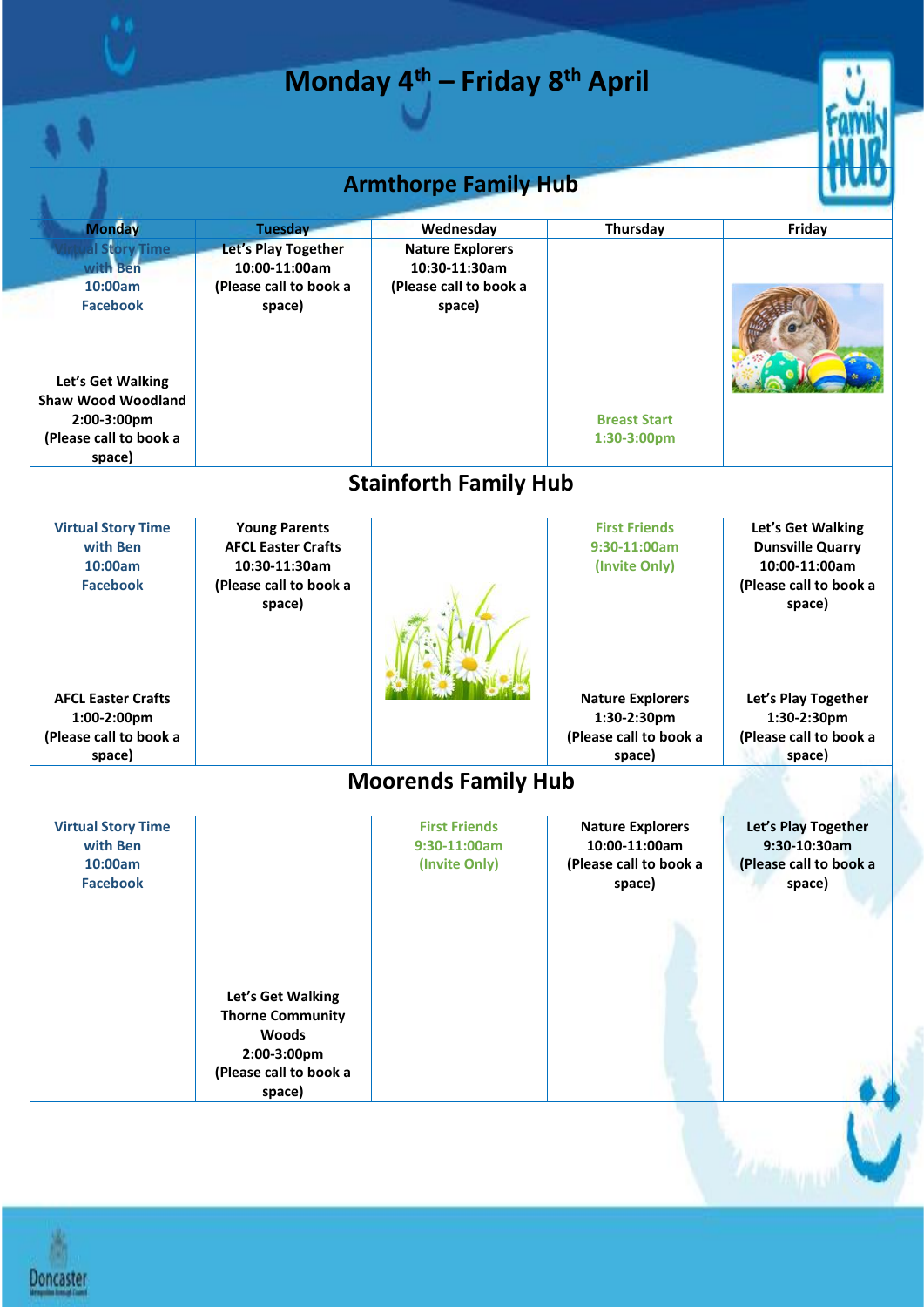